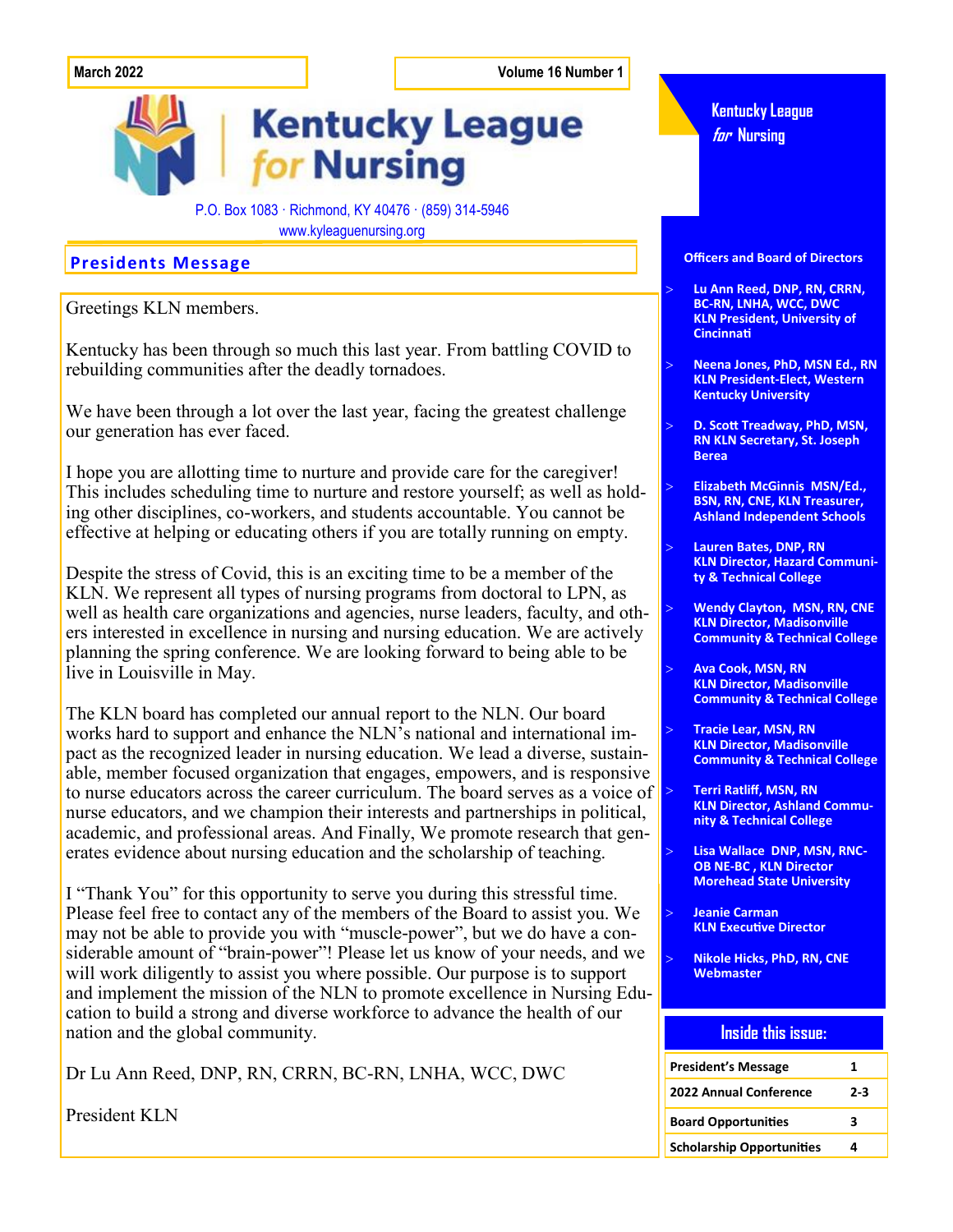**Page 2 March 2022** 

#### **The 18th Annual Nurse Educator Conference and Meeting**

The annual conference will be held May 19-20, 2022. Our conference theme is "Creating and Cultivating Learning Environments That Thrive." We are providing an event that is packed full of content to assist participants to re-group, re-focus, re-energize, and laugh again. Nursing education during the pandemic has challenged us all. We will spend a full day with Dr. Susan Luparell discussing fostering healthy learning environments, civility, and integrity in our nursing programs. The Kentucky Board of Nursing will be available for a panel discussion to address all those burning questions. Multiple vendors will be present throughout the conference with the latest gadgets. On May 20th, the program includes Jason Schwartz from NCSBN; Eli Brand, a nurse humorist; concurrent sessions; and poster and podium presentations. We look forward to seeing you at our fun and informative conference.

For further information and registration information go to **http://www.kyleaguenursing.org/**.

## **KEYNOTE SPEAKER: Dr. Susan Luparell**



**Susan Luparell, PhD, RN, CNE, ANEF.** 

Dr. Luparell holds a doctorate in Administration, Curriculum, and Instruction with a focus in Educational Leadership and Higher Education. A Fellow in the Academy of Nursing Education, she is a nationally recognized speaker on how to foster healthy learning environments for students, faculty, and staff within nursing education. Her scholarship focuses on the ethical implications of incivility, including how it affects others and how it can be managed in academic and clinical settings.

"Creating and Cultivating Learning Environments That Thrive"

# KLN Annual Conference May 19-20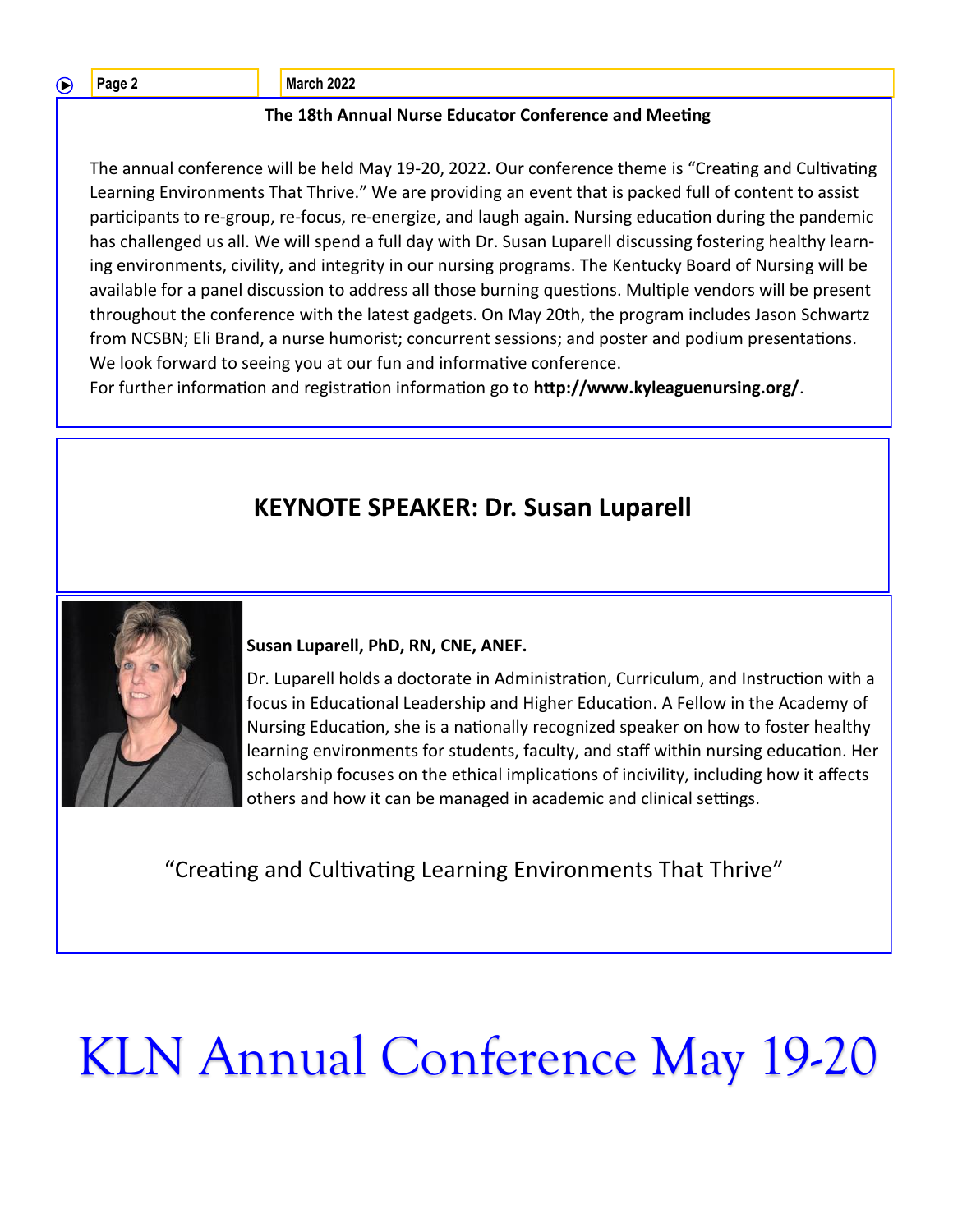**For Poster Presentation and/or Podium Presentations Applications are available at http://www.kyleaguenursing.org. Submission applications due by April 15, 2022.** 

## **KLN OPPORTUNITIES**

**KLN currently has two leadership positions available for Board of Director.** 

**Elections will be held at the Annual Business Meeting on May 19, 2022**

#### **Responsibilities of Board of Directors include:**

Attend Board meeting monthly August – May each year. Attend and assist at the annual meeting/conference in May each year. Other duties as assigned for the three-year obligation.

## To stay up-to-date regarding what is new with KLN, visit our website:

## **http://www.kyleaguenursing.org/**

### **Upcoming Events**

Spring Quarterly Coffee Chat—March 16, 2022, 8:30 a.m. EST CEU Program October 14, 2022 KLN Cookbook coming out soon

Donations for Silent Auction being accepted for May 2022 Conference